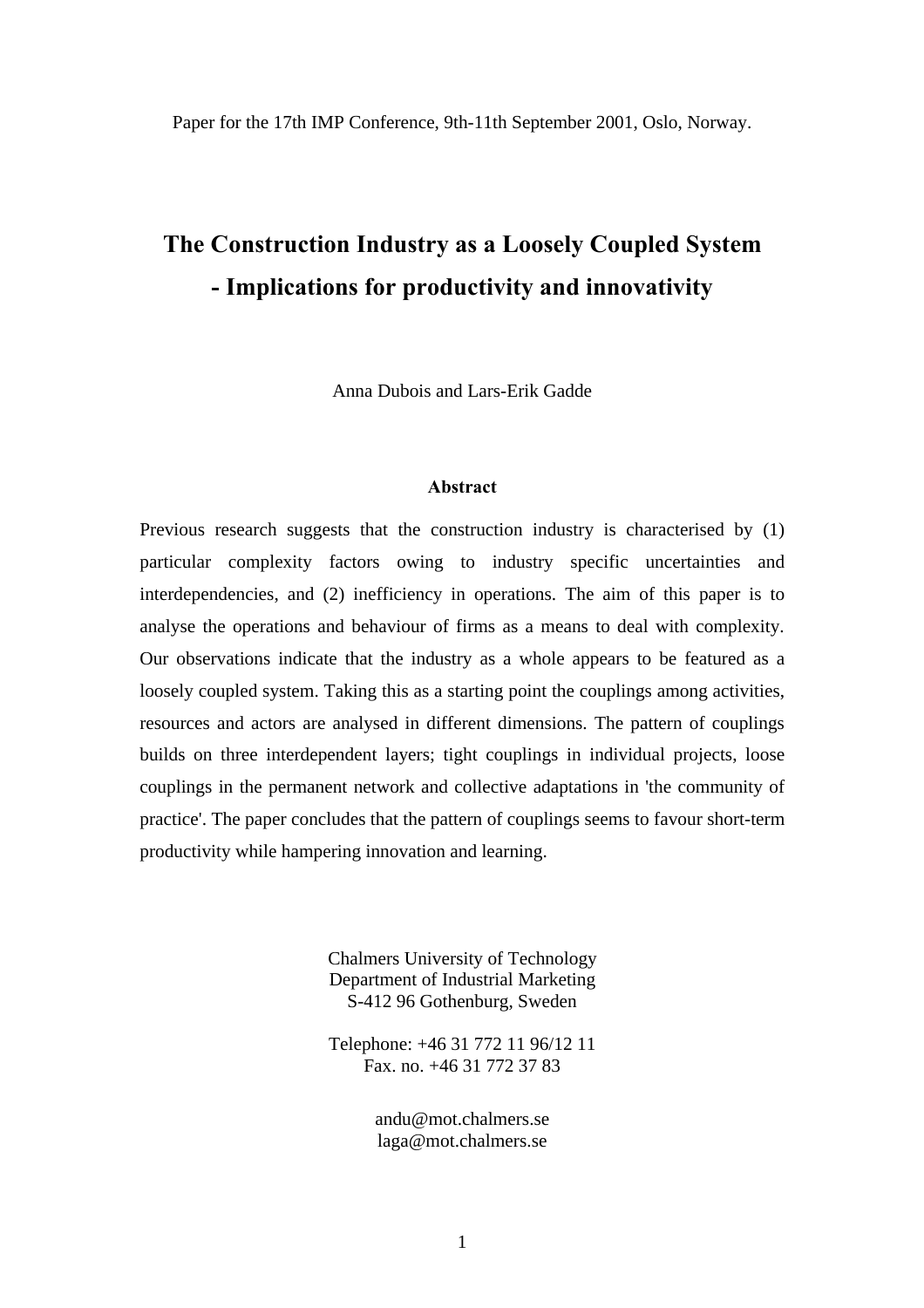#### **INTRODUCTION**

The physical substance of a house is a pile of materials assembled from widely scattered sources. They undergo different kinds of and degrees of processing in large number of places, require many types of handling over periods that vary greatly in length, and uses the services of a multitude of people organized into many different sorts of business entity.

These characteristics of the construction industry were expressed almost fifty years ago in a well-known study of distribution of house-building materials (Cox and Goodman 1956:36). One of the conclusions of the study is that 'the number of possible permutations and combinations of specific places and entities is enormous, even for one product' (p. 43). The complexity of the construction operations and the subsequent problem solving capability needed is perceived formidable. However, this problem is 'in fact solved over and over again as new houses go up in their millions'. Similar opinions concerning the complexity of the industry have been expressed more recently. For example, Shamas-Thoma et al (1998) discuss 'all those remarkable processes which enable the construction process to function at all'. Winch (1987) argues that 'construction projects are amongst the most complex of all undertakings' (p. 970). Gidado (1996) further emphasises this view by stating that there is 'a continuous increase in the complexity of construction projects' (p. 231).

These underlying conditions shape the industry's way of functioning and its performance. Now and then firms in the construction industry are blamed for inefficiency in operations (e.g. Cox and Thompson 1997). Particularly it has been argued that a short-term perspective promotes sub-optimisation (Gann 1996) and hampers innovation and technical development (Dubois and Gadde 2000). A number of authors argue that construction has failed in adopting techniques that have improved performance in other industries, such as just-in-time (Low and Mok 1999), total quality management (Shammas-Thoma et al 1998), partnering with suppliers (Cox 1996), the supply chain principle and 'industrialization' of manufacturing processes (Gann 1996). It seems to be a common view among these authors that the construction industry would be better off, if its behaviour changed in accordance with the norms of other industries.

But assume that Winch and Gidado are right in the statements about the particularities of construction complexity. If so, it might well be that management principles that improve performance in other industries are not easily transferable to this context. If construction follows another logic then it might even be a mistake trying to adopt these management principles.

#### **AIM AND SCOPE OF THE PAPER**

The aim of the paper is to analyse the operations and the behaviour of firms in the construction industry. We do this by understanding the behaviour of firms as attempts to cope with the complexity of construction projects. In this respect we suggest the industry to be regarded as a 'loosely coupled system' (Weick 1976).

The paper is structured in the following way. First we explore the characteristics of the complexity in construction. After that we discuss how the actual operations in the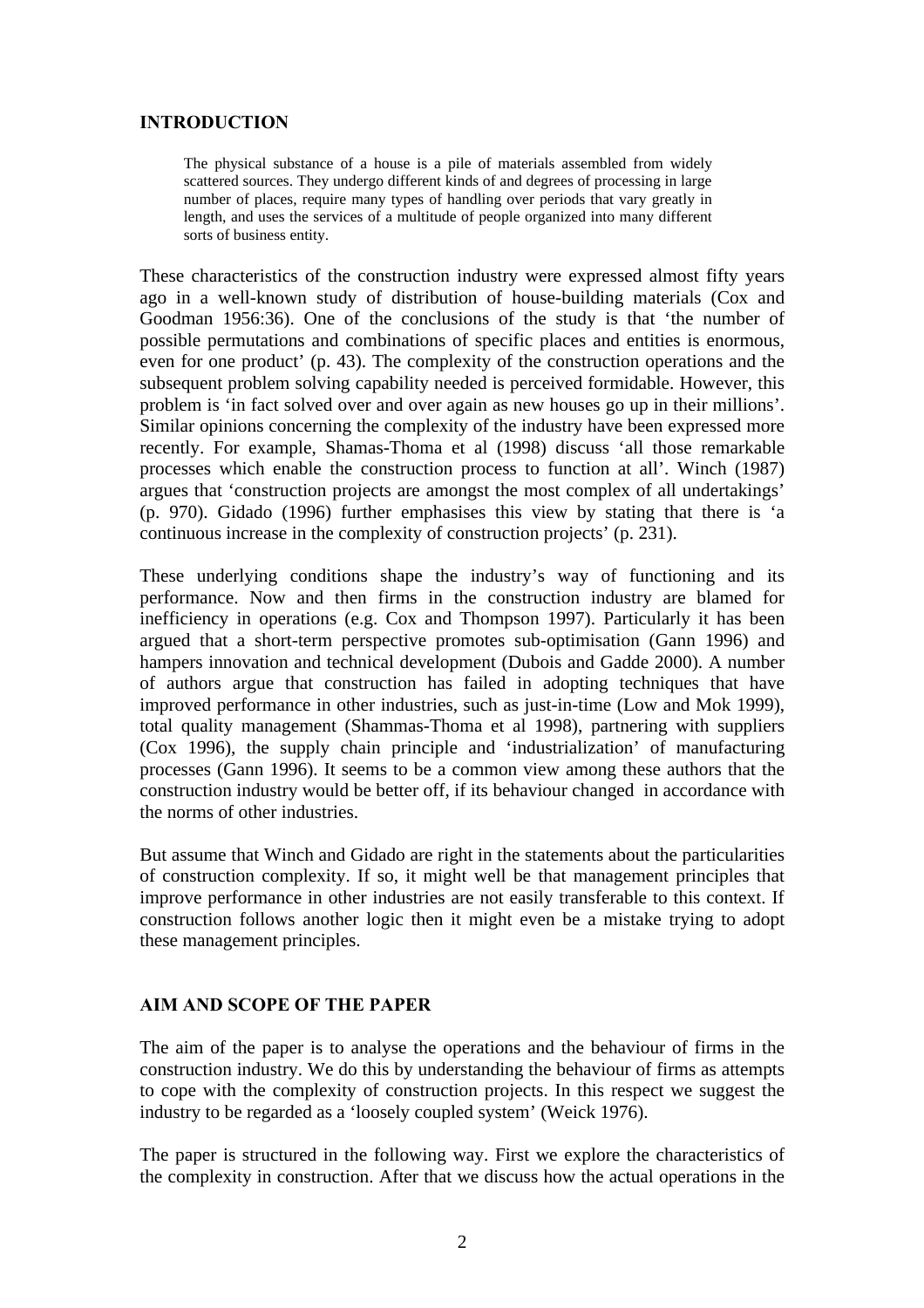industry can be interpreted as responses to its inherent complexity. Then we describe the main features of loosely coupled systems and present an analysis of the pattern of tight and loose couplings in construction. The conclusion of the analysis is that the pattern of couplings seems to be appropriate for dealing with the productivity in individual construction projects. In the discussion we also bring up some consequences for learning and innovation related to the present structure and suggest some alternative patterns of couplings.

 The empirical background of the paper is a study of a house-building project and its connections to other projects reported in Dubois and Gadde (2000). Therefore, our observations and conclusions regarding the logic of the operations in the construction industry mainly relate to house-building.

# **THE CONSTRUCTION INDUSTRY AS A LOOSELY COUPLED SYSTEM**

## **Complexity in construction**

Gidado (1996) argues that complexity in construction originates from a number of sources; the resources that are employed, the environment in which construction takes place, the level of scientific knowledge required, and the number and interaction of different parts in the workflow. He makes a distinction between two main categories of complexity. One is related to *uncertainty* and deals with 'the components that are inherent in the operation of individual tasks and originate from the resources employed or the environment'. The second type of complexity stems from *interdependence* among tasks and represents those sources of complexity that 'originate from bringing different parts together to form a work flow' (ibid: 215).

The uncertainty in the undertaking of individual activities has four causes:

- Management is unfamiliar with local resources and local environment
- Lack of complete specification for the activities at the construction site
- Lack of uniformity of materials, work, and teams with regard to place and time "every project is unique".
- Unpredictability of environment

These characteristics obviously make it difficult to apply a centralised approach to decision-making. Prevailing conditions call for decentralisation of authority.

The second determinant of complexity is associated with the interdependencies among the operations in construction. Gidado (1996:216) points to three factors:

- The number of technologies and the interdependence among them.
- The rigidity of sequence between the various main operations
- The overlap of stages or elements of construction

These conditions emanate from two characteristics of the industry identified by Eccles (1981). The first is 'the organization of the production work force into a variety of trades'. The second is 'the practice of subcontracting portions of a project to special trade contractors by primary contractors'. Both factors cause interdependence, which call for co-ordination. The nature of these interdependencies seems to favour local coordination rather than centralised.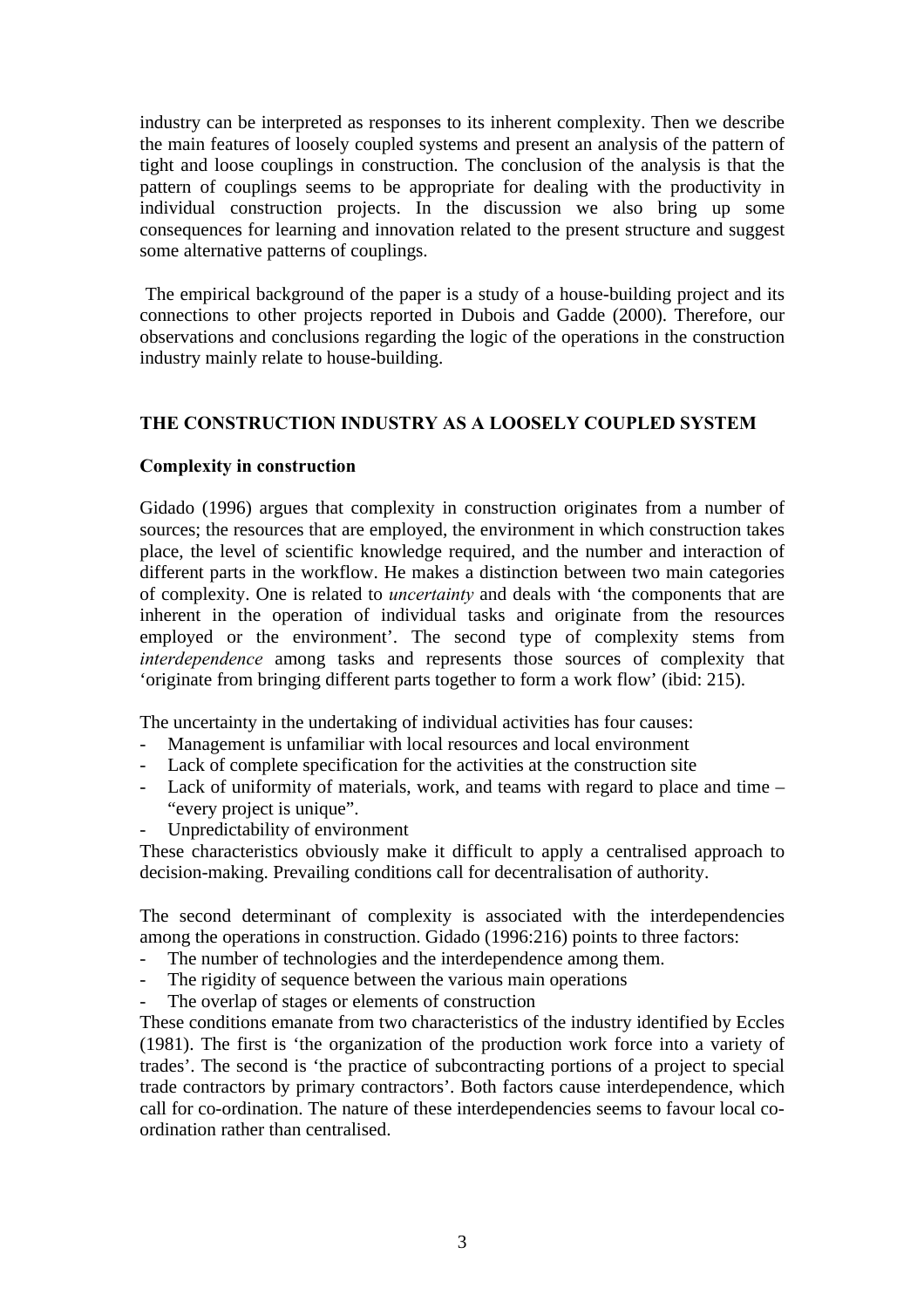#### **Central features of construction**

It has been argued that construction is 'inherently a site-specific project based activity' (Cox and Thompson 1997:128). This view is shared by Shirazi et al (1996) who conclude that construction is mainly about co-ordination of specialised and differentiated tasks at the site level. The emphasis on site-specific activities provides us with two central features of house building. The first is the *focus on individual projects*, in terms of decentralised decision-making and financial control. The prevailing organisational arrangements when it comes to responsibility and authority put the emphasis on the efficiency of single projects, which makes sense as response to the roots of complexity identified above. The strong reliance on localised decisionmaking is explained by the fact that 'management is unfamiliar with local resources and local environment'. The second feature is the need for *local adjustment* at the construction site. These adjustments are necessary owing to the three remaining uncertainty factors; lack of complete specification, lack of uniformity and unpredictable environment. When these conditions rule the game it is difficult (and even unsuitable) to develop components and systems tailored to the situation at specific sites. Therefore it is quite unusual that building materials manufacturers develop products that are adapted to particular contractors or specific construction sites. The industry still relies on what Stinchcombe (1959) identified as 'standardised parts' while the use of 'standardised activities' tended to be the norm in many other industries. The prevailing uncertainty makes the use of *standardised parts* an appropriate strategy, which is further reinforced by the benefits that are gained from increasing economies of scale in manufacturing of building materials.

Also the complexity with respect to interdependencies seems to favour standardisation and thus local adjustments. Owing to 'the number and interdependencies among technologies' customised solutions from one supplier would impact on other components and systems. The 'rigidity of sequences' and the 'overlap of stages' in turn makes co-ordination difficult. It is most likely therefore that these conditions are better taken care of through decentralisation and local adjustments than through centralised activities and customised solutions.

There are some other features of the behaviour of construction firms that must be observed. The strong emphasis on individual projects favours a narrow perspective, both in time and scope. Efficiency is supposed to be promoted by *competitive tendering*. Cox and Thompson (1997) found the perception of the actors to be that competitive tendering assures that subcontracting is carried out at lowest possible cost. The strong reliance on competitive tendering explains the use of standardised parts. Adaptations and customisation would rule out the possibility of using tendering procedures. Competitive tendering also sets the conditions for the relationship among the parties. Gann (1996) found that that the relationships 'are often typified by market-based, short-term interactions between independent business' (p. 445). Thompson et al (1998) also identified *market-based interaction* as the norm of the behaviour and concluded that firms 'traditionally paid very little attention to the relational elements of business transactions' (p. 36). The final characteristic of the behaviour in the industry is the *multiple roles of firms.* The activity scope of a firm tends to be broad, including design, production and distribution in various combinations, which may also vary between different projects. The division of labour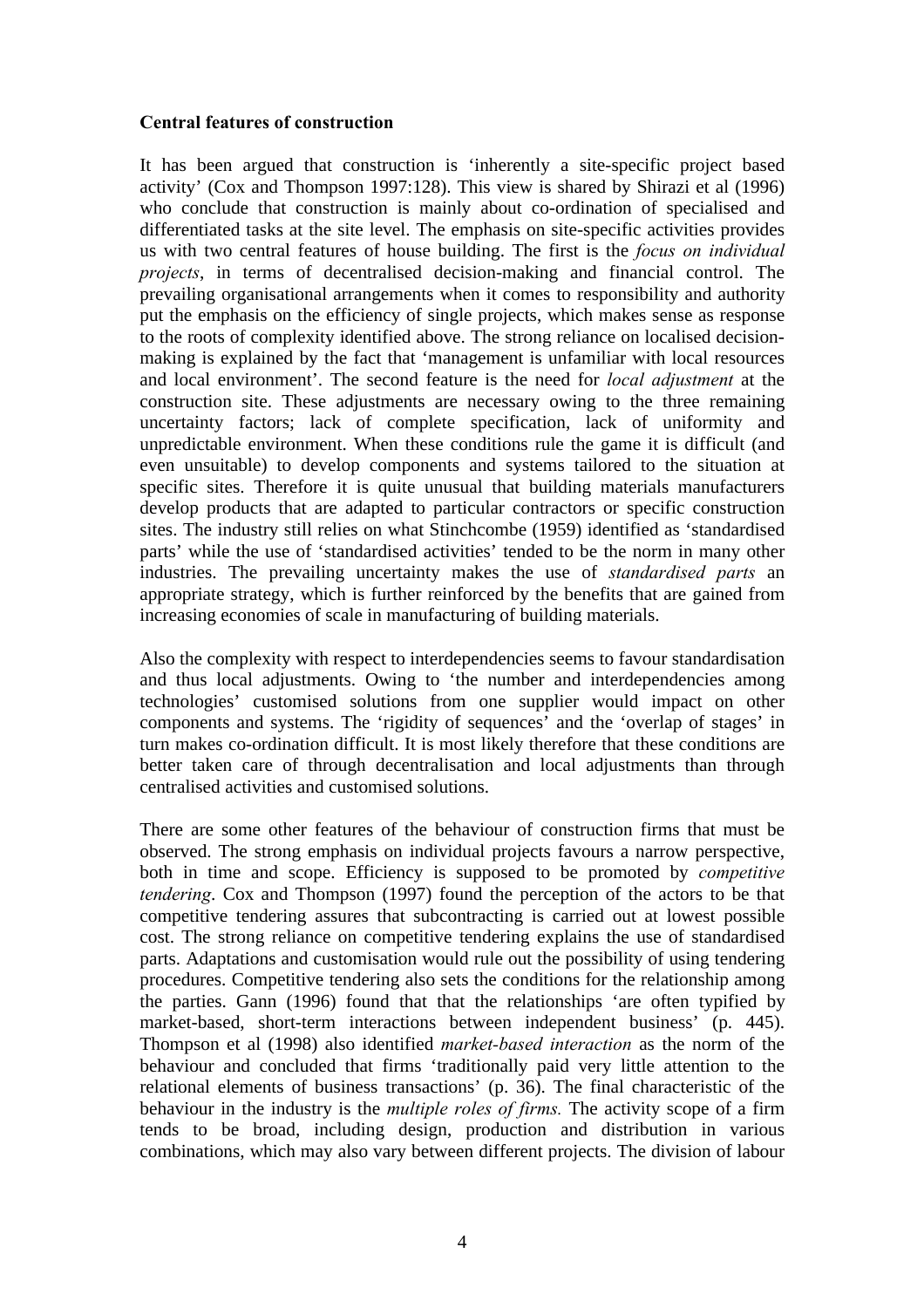among the actors vary greatly from project to project and the role of the individual firm can be very different (Dubois and Gadde 2000:211).

#### **Loose couplings**

According to Orton and Weick (1990) any location in an organisation contains interdependent elements that vary in the number and the strength of their interdependencies. For example, every single industrial activity is to some extent interdependent with a number of other activities – they are coupled in various ways. Some of these couplings are 'tight' while others are 'loose'. Glassman (1973) discusses the degree of coupling between two 'units' (events/elements/systems, etc.) on the basis of 'the activity of the variables which the two units share'. If two units have few variables in common, or if variables in both are weak compared to other variables influencing the two units, then they are relatively independent of each other and thus loosely coupled (Aldrich, 1980). Weick´s characteristic of loose couplings is that 'coupled events are responsive but that each event also perceives its own identity and some evidence of its physical or logical separateness' (Weick 1976:3). The attachment among the events may be 'circumscribed, infrequent, weak in its mutual effects, unimportant, and/or slow to respond'. Loose couplings may occur in a number of dimensions: among individuals, among sub-units, among organisations, between hierarchical levels, between organisations and environments, among ideas, between activities, and between intentions and actions.

Weick (1976) analyses the potential effects of loose couplings, which may be functional and/or dysfunctional. In this section we primarily direct the attention to the ways in which loose couplings contribute to handling complexity in operations.

#### *• Localised adaptation*

A loosely coupled system may be a good system for localised adaptation where 'any one element can adjust to and modify a local unique contingency without affecting the whole system'. Hence, localised adaptations may thus be 'swift, relatively economical and substantial'.

#### *• Buffering*

Loose couplings serve as a buffering mechanism against unfavourable conditions in the environment. Owing to that the organisation as a whole will not have to respond to each little change that occurs in the environment. As Weick puts it: loose couplings allow some parts of an organisation to persist.

#### • *Sensing mechanism*

Loose couplings provide a 'sensitive sensing mechanism'. This is a consequence of localised adaptation, decentralisation and low extent of co-ordination. It is argued that loosely coupled systems preserve many independent sensing elements and therefore 'know' their environments better than is true for more tightly coupled systems, which have fewer externally constrained, independent elements.

#### • *Variation generation*

Loosely coupled systems preserve the identity, uniqueness, and separateness of elements. Therefore, the system potentially can retain a greater number of mutations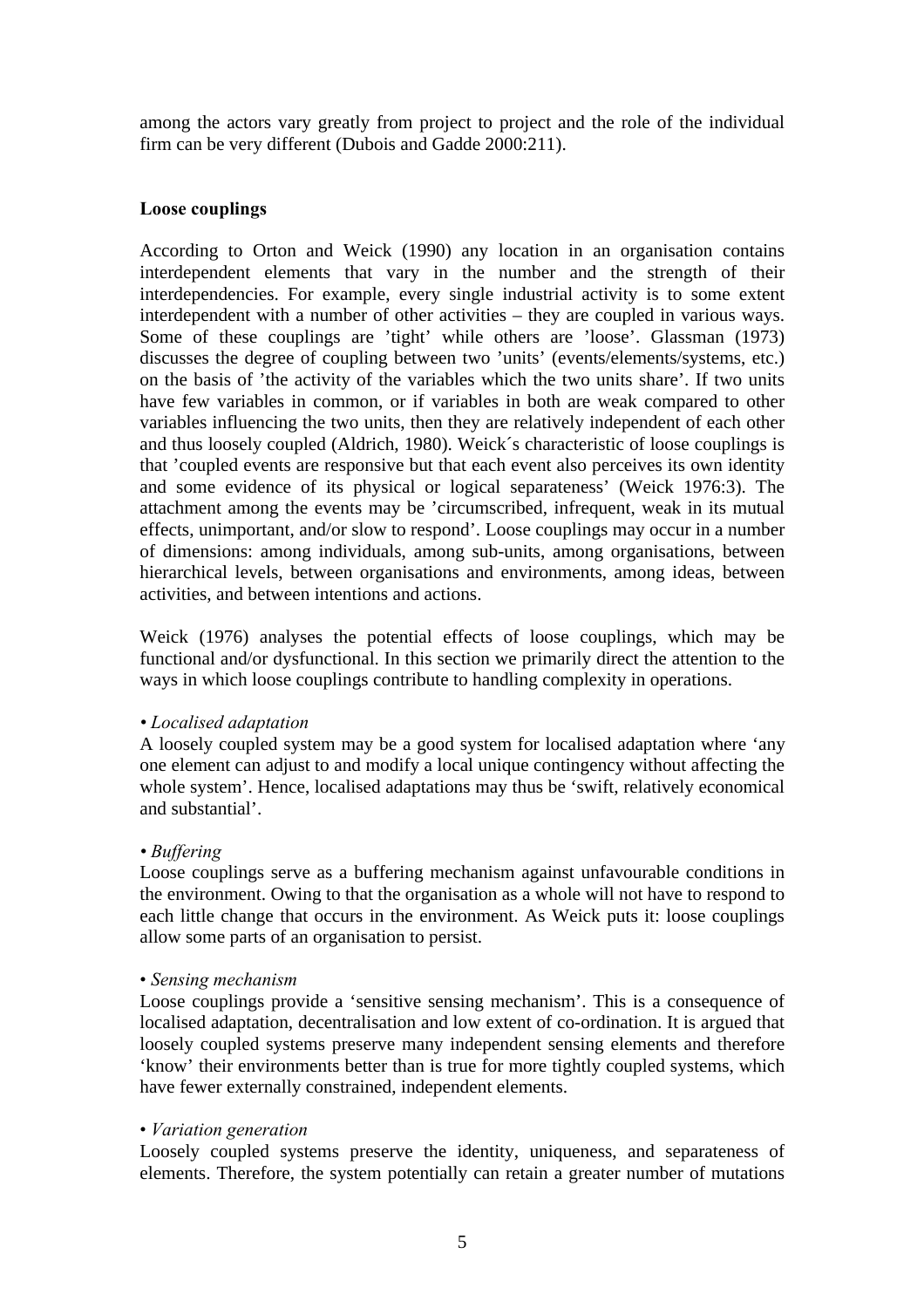and novel solutions than would be the case with a tightly coupled system. The greater 'freedom' in a loosely coupled system would imply that the actors deal with problems in a multitude of ways thus favouring variety and innovation.

## *• Self-determination*

In a loosely coupled system there is more room available for self-determination by the actors. According to Weick it is likely that a sense of efficacy might be greater in a loosely coupled system with autonomous units than it would be in a tightly coupled system where discretion is limited.

| <b>Complexity owing to</b><br>uncertainty | <b>Complexity owing to</b><br>interdependence | <b>Functions of loose</b><br>couplings |
|-------------------------------------------|-----------------------------------------------|----------------------------------------|
| Lack of complete speci-                   | The number of                                 | Localised adaptation                   |
| fication of activities                    | technologies and the                          |                                        |
|                                           | interdependence between                       | Self-determination                     |
| Unfamiliarity with local                  | them                                          |                                        |
| resources and local                       |                                               | Sensing mechanism                      |
| environment                               | The rigidity of sequence                      |                                        |
|                                           | between the various main                      | Variation generation                   |
| Lack of uniformity of                     | operations                                    |                                        |
| materials, work and teams                 |                                               | <b>Buffering</b>                       |
| with regard to time and                   | The overlap of stages or                      |                                        |
| place                                     | elements of construction                      |                                        |
|                                           |                                               |                                        |
| Unpredictability of                       |                                               |                                        |
| environment                               |                                               |                                        |

In Table 1 the complexity factors and the functions of loose couplings are summarised.

Table 1. Complexity factors and functions of loose couplings

A loosely coupled system may cope with certain aspects of the complexity owing to uncertainty and interdependence since its functions are characterised by limited central authority and low costs of co-ordination. In suggesting that construction is featured by the functions of loosely coupled systems, however, we must follow Orton and Weick (1990) arguing that the recognition of an organisation 'being' a loosely coupled system is the beginning of the analysis, not the end. Researchers should not simplify the concept but invoke it: 'What elements are loosely coupled? What domains are they coupled on? What are the characteristics of the couplings and decouplings?' (ibid: 219).

Based on the observation of the construction industry as 'behaving' like a loosely coupled system it thus seems fruitful to scrutinise the tight and loose couplings prevalent in it. According to Weick (1976) it is the pattern of couplings (tight and loose) that produces the observed outcomes of a system. The coming section is an attempt to further reveal the pattern of couplings and shed some more light on the interrelated complexity factors and functions of loose couplings.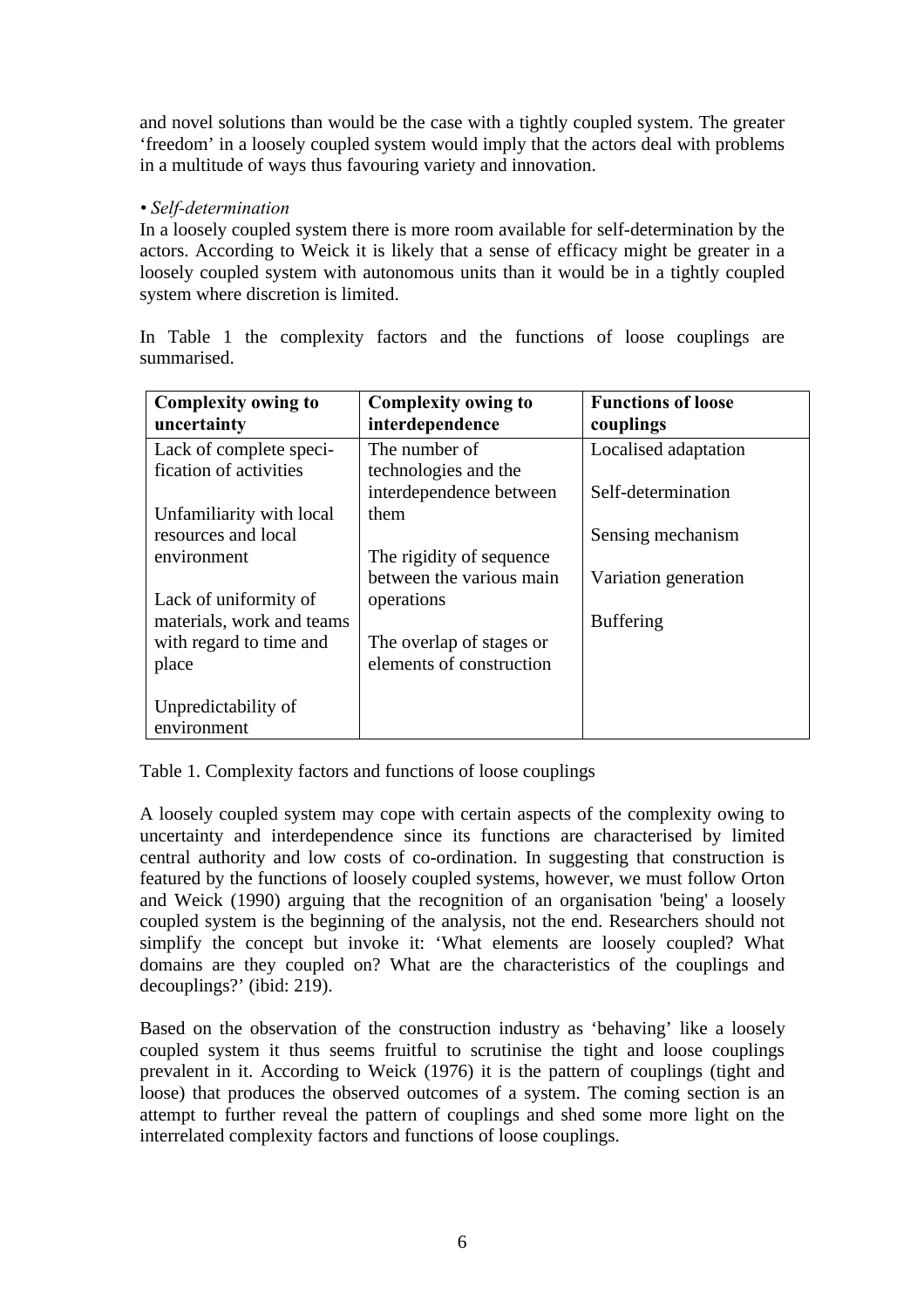### **Tight and loose couplings in the construction network**

The analysis of tight and loose couplings departs from Figure 1 where a construction project is illustrated in its network context.



Figure 1. The construction project in its network context (Source: Dubois and Gadde 2000).

The project may be considered as a specific temporary network within a more 'permanent' network. In Figure 1 firms A, B and C are all involved in a construction project. Their input in the project consists of resources of various kinds (A1, B1 and C1). The firms are also involved in other projects in which they have to co-ordinate their activities and resources with (partly) different sets of other firms. For example, in figure 1 firm C needs to consider four different dimensions of co-ordination:

- co-ordination within the single project (C1 with A1 and B1)

- co-ordination among firms involved in supply chains (i.e. with D and E)
- co-ordination among different construction projects (C1 with C2)
- inter-firm co-ordination beyond the scope of the single project (i.e. with A and B).

#### *Co-ordination within construction projects*

Owing to (1) the importance of time, (2) the need to perform and co-ordinate the activities sequentially, and (3) the specialisation of actors, there are tight couplings between activities undertaken at site. According to Gidado (1996) this is one important factor that makes construction complex: "… in a rigid sequence of work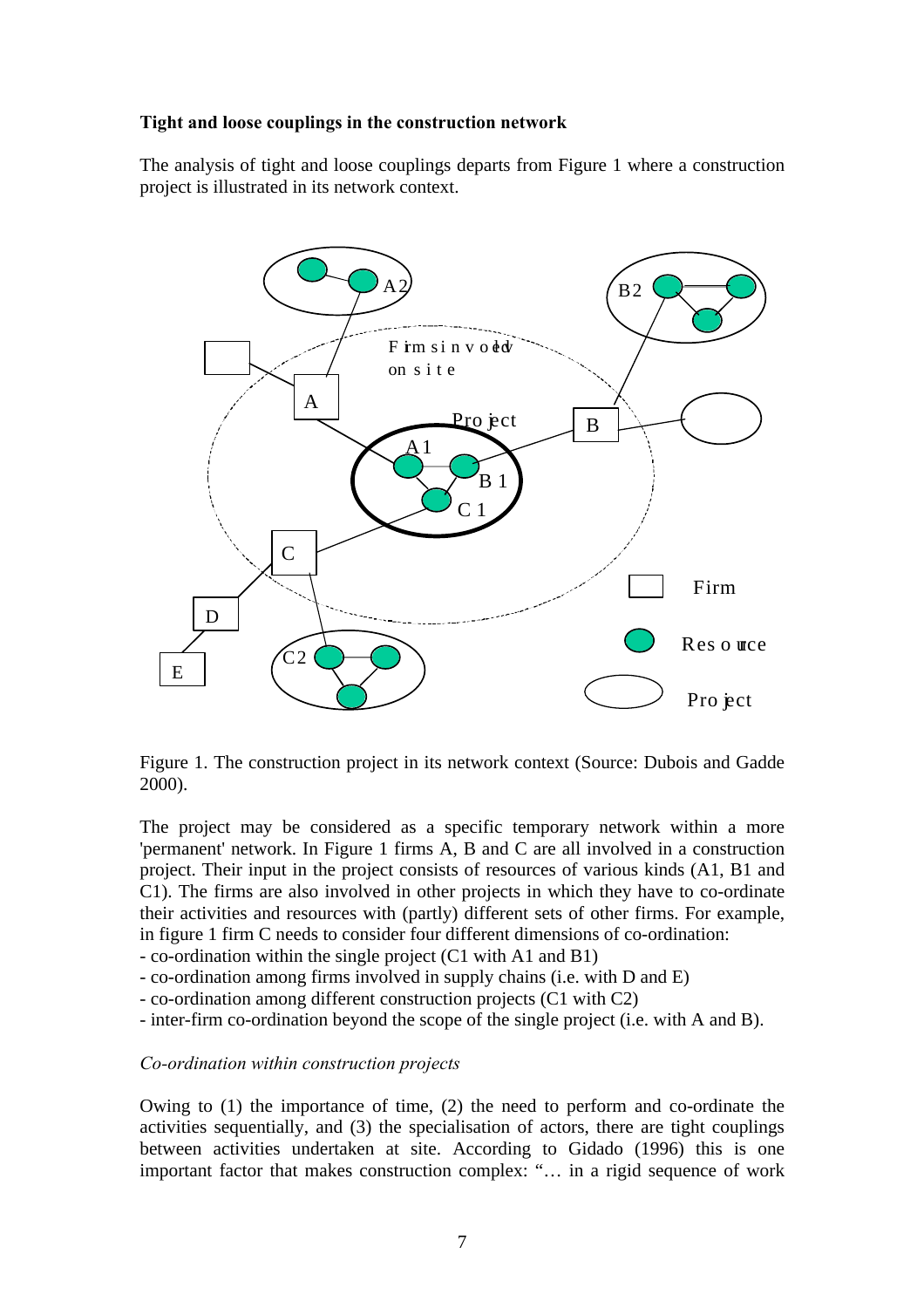flow, time or duration change in any specialist's work may affect the duration of others or even the overall production process duration. This sort of knock-on effect may also affect production cost" (ibid: 218). Furthermore, the activities are not only sequentially interdependent but also organised in parallel sequences, i.e. stages or elements of construction are overlapping. According to Gidado this adds to the complexity:

The overlapping of major elements of production is used by practitioners simply to compress or shorten the production time. In practice, this process is dictated by a number of resource-dependent factors. Even by considering these factors, overlapping may change the interdependence of activities (or trades in particular) within individual elements and also create a new structure of interdependencies between the roles of the overlapping elements. These changes may increase the effects of inherent complexity and uncertainty factors on project complexity. (Gidado 1996: 218)

Another effect of the strong interdependence among the activities undertaken in every construction process is that the consequences of changes are difficult to assess and overview. In the so called Tavistock studies it was found that; "…each time a design decision was taken it set in train a chain of consequences which could and did cause the initial decision to be changed, a clear example of how decisions and actions depend on one another" (Crichton 1966:17). These characteristics, thus, lead to tight couplings between the activities undertaken in single projects.

#### *Co-ordination within supply chains*

The main part of the 'input' resources used in buildings is standardised. Furthermore, the chain of activities, including transportation and storage, from the production of building materials to the site seem to be based on standardised rules. Typically, large quantities are sent directly from the factory to the construction site while smaller quantities are delivered from the distributors' warehouses. Factory deliveries normally means rather long lead times from order to delivery while the distributor is able to deliver on shorter notice. Hence, distributors provide 'slack' resources, which is important when the exact volume demand and timing is difficult to foresee. The latter as a result from the very strong interdependency among activities carried out on-site which may result in delays.

Hence, the couplings in the supply chains in construction are both tight and loose. They are loose in terms of the coupling between the production of building materials and what is done at site. This is dealt with by the rather long lead times and the 'slack' provided by distributors. The couplings are tight in the relation between the activities undertaken on site and the activities carried out in the supply chains. If the material has not arrived to the site when needed the whole production plan may be jeopardised.

### *Co-ordination within firms*

Every firm involved in on-site activities have to co-ordinate its activities and resources among the different construction projects in which it is involved. The strong interdependencies among activities performed at each and every site and the effects of this interdependence in terms of time extensions and delays implies that every firm need some extent of slack resources. If not, the 'knock-on' effects from delays at one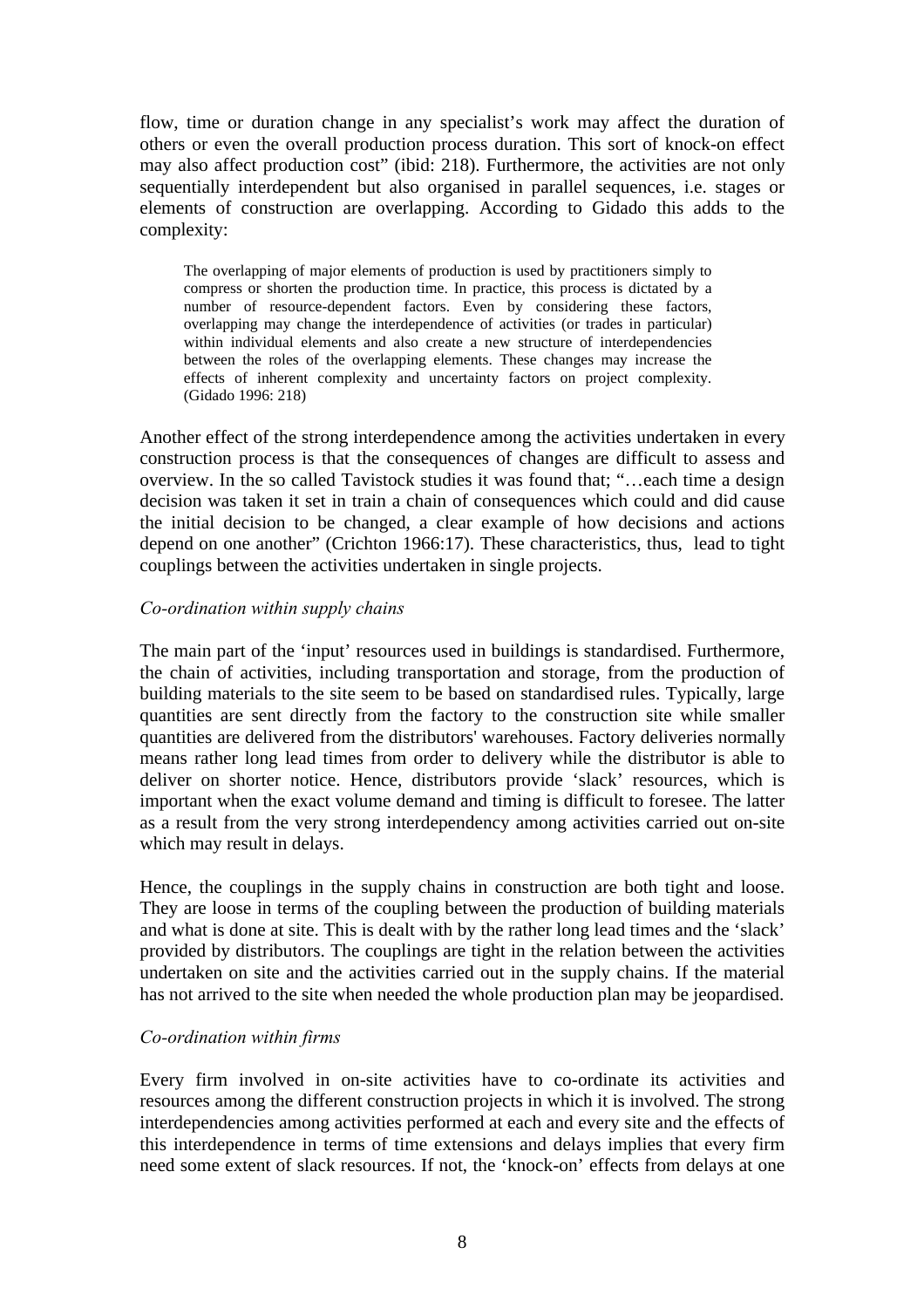project would carry through to other projects. The (firm) internal co-ordination of activities undertaken and resources employed at different sites may thus even be subject to competition if the slack is not sufficient (Crichton 1966, Dubois and Gadde 2000). This would be of particular importance for firms specialising in activities undertaken late in the process.

In addition, the firms may be specialised in terms of resources but their roles may vary among projects and thus also their roles vis-à-vis other firms involved (Dubois and Gadde 2000). Gidado (1996) refers to the learning curve concept stating that the varying nature of interdependencies or interfaces of roles of teams in construction may bring about the occurrence of any one or a number of inherent complexity and uncertainty factors:

It is human nature to learn from experience and improve in future similar processes; therefore, when roles are repeated over and over by the same team, it is quite possible that the effect of […] standard time or cost may decrease. (Gidado 1996:217)

#### *Co-ordination among firms beyond the individual construction project*

In construction one and the same team is only seldom (and then rather by coincidence than by conscious planning) working together in more than one project. And, even if they are to work together in another project their roles vis-à-vis one another may have been altered. Hence, the couplings between activities undertaken at one site and activities undertaken at other sites are loose. Even less tight are the couplings between activities undertaken by different firms beyond an individual construction project.

Gann (1996) argues that difficulties in creating couplings outside individual construction projects have fostered the development of prefabricated standard components i.e. the type of components that are produced without prior knowledge of the design or type of building. And, this relation probably goes both ways, i.e. the existence of standard components have made it unnecessary to develop customised solutions through the creation of couplings external to construction projects. Regardless of the direction of the relation it is a fact that on-site, and thus localised, adaptations are very much characterising the construction production system.

#### *Couplings among co-ordination dimensions*

Obviously, tight couplings prevail in the first co-ordination dimension, i.e. among activities carried out within individual construction projects. Furthermore, the couplings between this dimension and the other co-ordination dimensions seem to be tight. Thus, to cope with the tight couplings identified the others need to provide 'slack'.

The interdependence among activities undertaken within construction projects can be characterised as reciprocal. The loose couplings identified in the supply chains and among different construction projects are mainly characterised by sequential interdependence and function as buffers to deal with the tight couplings within individual projects. The fourth co-ordination dimension - inter-firm relationships beyond the scope of individual construction projects - seems almost non-existing. This characteristic has been discussed by Kornelius and Warmelink (1998) suggesting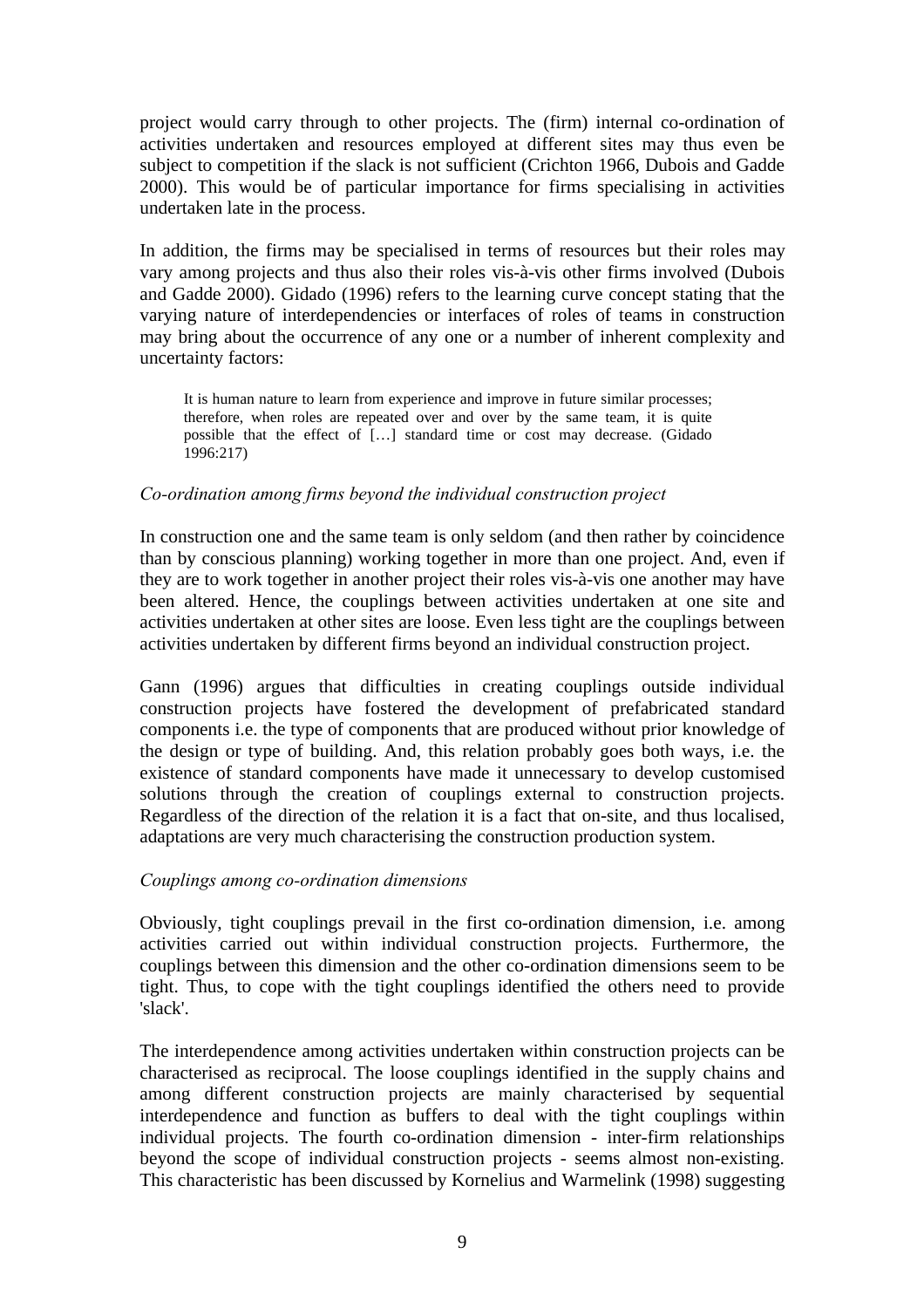that co-ordination in construction is more complex compared to other industries owing to its inherent network characteristics that cannot be dealt with by bilateral relationships.

#### **The pattern of couplings and the community of practice**

The tight couplings in individual projects are embedded in other couplings in the permanent network. Most couplings among firms are loose which should make it problematic to develop the co-ordination mechanisms required for handling the complexity in construction projects. In most other industries uncertainty and interdependence are typically managed through tight couplings among firms. Relational exchange and inter-firm adaptations are common means of handling these issues. In contrast, the construction industry is characterised by loose couplings among firms. Our analysis shows that there are few inter-firm adaptations beyond the scope of individual projects and that the firms rely on short term market based exchange. These conditions also imply that the individuals in the project teams are recombined in each project, which further complicates co-ordination. Altogether these characteristics should make it difficult to form the tight couplings in the projects, which makes it interesting to discuss why this is possible.

As previously discussed inter-firm adaptations in construction are limited in comparison with other industries. However, the construction industry is characterised by substantial 'collective adaptations' (Dubois and Gadde 2000). The standardised components and systems that are used have been developed through continuous collective efforts among material producers, contractors and governmental authorities, who prescribe norms and other conditions. These collective adaptations are formed in what can be identified as 'a community of practice' (Brown and Duguid 1998). These authors discuss the preconditions for learning and argue that 'a great deal of knowledge is both preserved and held collectively' (p. 91). Collective knowledge is generated when people work together in 'tightly knit groups known as communities of practice'. The authors claim that this type of common practice promotes collective knowledge, shared sense-making and distributed understanding. A community of practice develops a shared understanding of what it does and how to do it. In this way a strong community of practice reduces uncertainty and serves as an informal coordination mechanism in loosely coupled systems. For example, Meyer (1975) argues that the school system in the US works 'because everyone else knows roughly what is going on'. The community of practice forms a common culture, which functions as a template for how firms perceive the environment. It also serves as pattern for action and guides the behaviour of firms. Powell (1991) discusses the benefits of this type of shared expectations:

Shared expectations arise that provide psychological security, reduce the cost of information processing, and facilitates the co-ordination of different activities. Moreover established conceptions of 'the way things are done' can be very beneficial; members of an organisation field can use these stable expectations to predict the behaviour of others. (ibid: 194)

The construction industry relies on a strong community of practice. Important aspects of this common practice are revealed in a study by Kadefors (1995). First, governmental regulations have a significant impact on the design and construction of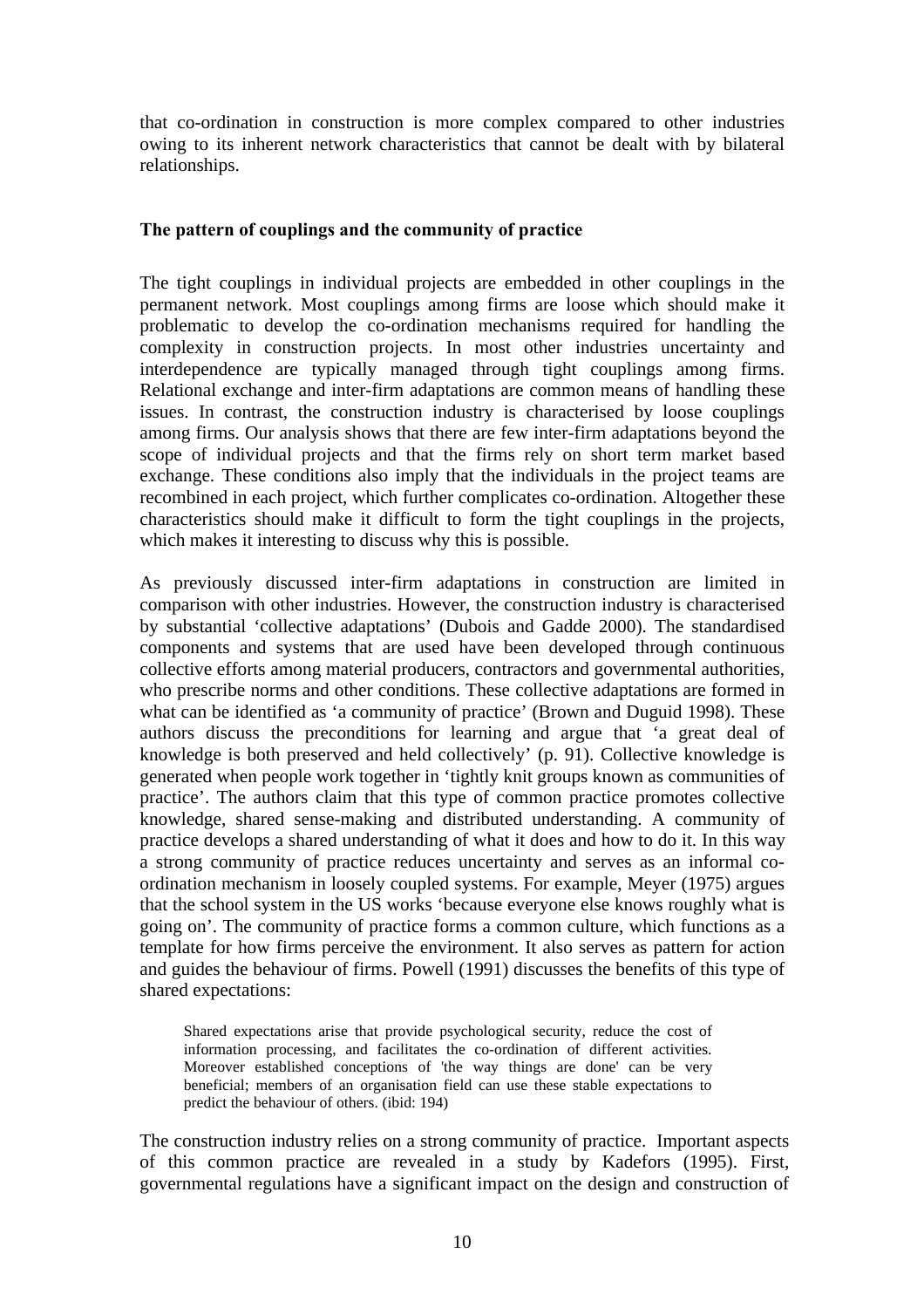houses. Building codes, norms, and principles for housing subsidies to a large extent impose requirements favouring certain standards. The regulation system concerning working environment and workers' protection contributes to re-enforcing the community of practice. Second, the industry itself is a source of formal standardisation. The firms involved have established numerous forms of common contract formulas, which set standards in terms of operations, components, documentation, and work principles. Third, the tendering procedure requires that suppliers' offerings are standardised. Without standardisation contractors would not be able to evaluate the different offerings. Fourth, the generic roles of the participants in the processes of design, planning and construction are standardised. Individual firms take on different roles in different projects. Therefore, the generic roles of designers, general contractors and subcontractors (plumbers, carpenters, etc.) must be similar in different projects. These roles are closely related to the fifth aspect concerning standardisation of skills and knowledge, which follows from the existence of an informal control system. This is acknowledged in the standard contracts according to which the quality of the contractor's work should conform to 'current standards of workmanship' (ibid. p. 403). The need for formulations of this type stems from the difficulties in exactly specifying every detail of each task in the contract. Reliance on the standard of workmanship helps reduce the type of uncertainty explained by Gidado (1996) as 'lack of complete specification'. These conditions are important reasons for the strong reliance on decentralisation of authority and the requirements for localised adaptations. As argued by Stinchcombe (1959) 'operative decisions are very important at the work level' (p. 182).



Figure 2: The pattern of couplings in the construction industry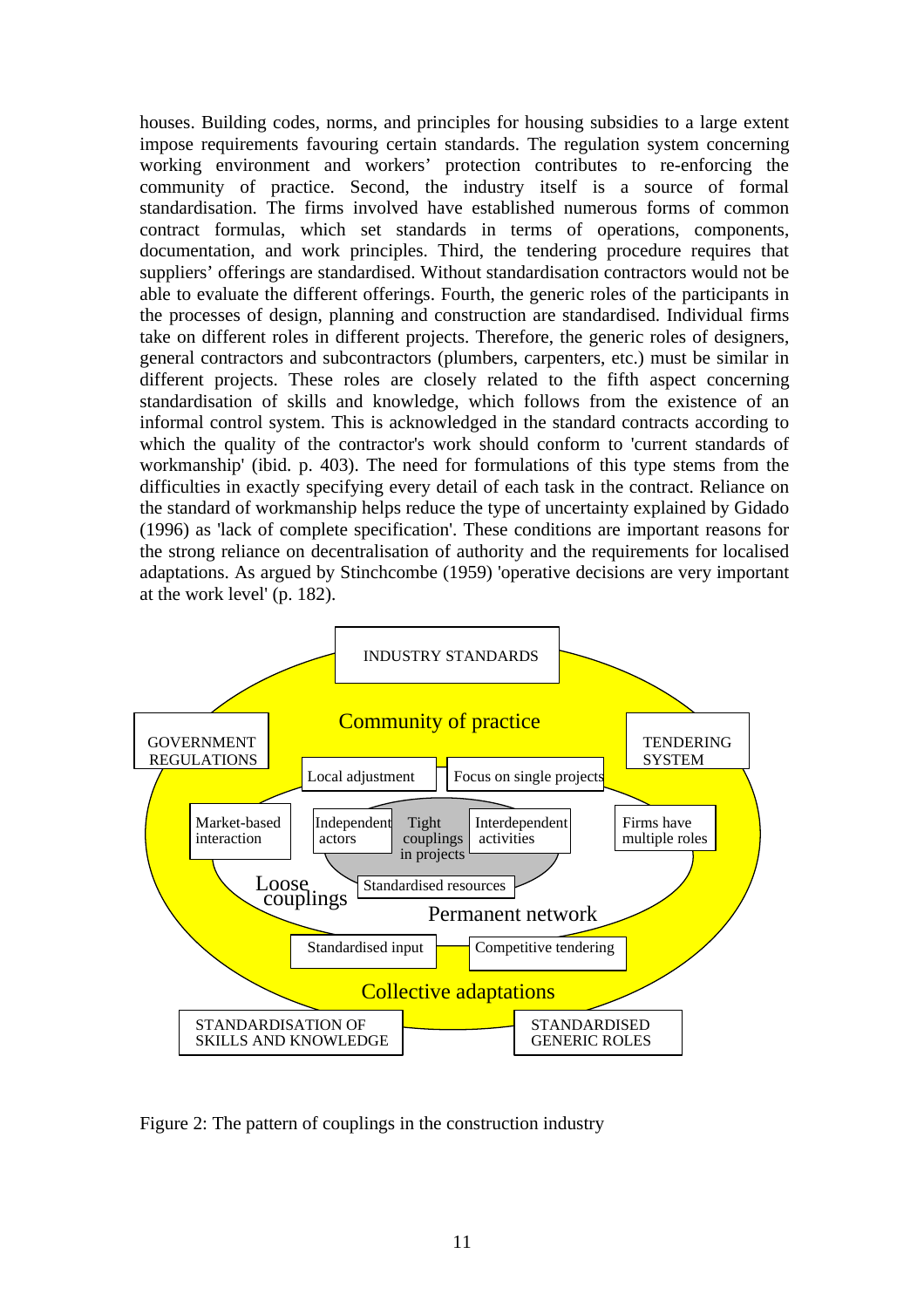Figure 2 summaries the discussion of the pattern of couplings in the construction industry. The individual project is characterised by tight couplings owing to the conditions in the temporary network. The project task is to handle the activity interdependence arising when standardised resources are adapted to local conditions by actors that strive for independence beyond the scope of individual projects. The tight couplings in the temporary network are embedded in loose couplings in the permanent network of firms. Our analysis identified six different aspects of the behaviour of firms that can be classified in terms of loose couplings. A strong community of practice completes the pattern of couplings. The collective adaptations provide means to cope with the tight couplings that are required in each construction project, while the loose couplings provide the slack needed to maintain flexibility.

## **DISCUSSION**

The aim of this paper is to understand the logic of the operations in the construction industry. The analysis reveals that the behaviour of the firms differs considerably from what is common in other industries, particularly in terms of the absence of inter-firm adaptations. The industry operates similar to what has been identified as loosely coupled systems (Weick 1976). The pattern of tight and loose couplings can be interpreted as a means of coping with the prevailing complexity in the construction operations. The tight couplings in individual projects combined with the loose couplings in the permanent network makes it possible to come to grips with the two roots of complexity – i.e. uncertainty and interdependence.

In particular, it appears that the loose couplings in the permanent network together shape the slack that is necessary in order to handle the tight couplings in projects. The focus on individual projects, the use of standardised components, the local adjustments, and the multiple roles played by firms allow both for handling complexity in individual projects and securing economies of scale in manufacturing. The overall conclusion is thus that the behaviour of the industry seems to be an appropriate response to the inherent complexity of construction projects.

However, the pattern of loose couplings in the industry behaviour also involves competitive tendering and market-based exchange among firms. It is not quite clear whether loose couplings in these respects are necessary to attain the observed benefits in terms of slack and flexibility. Therefore, a further exploration of the relationship between complexity and the nature of exchange is the first topic of the discussion. The prevailing pattern of couplings seems favourable for short-term productivity of single projects, while the long-term effects are less obvious. The second issue for discussion, hence, is which consequences these couplings imply for innovation and learning in the permanent network. Finally, we bring up some potential features emanating from alternative patterns of couplings.

# **Complexity and the nature of exchange**

Crichton (1966) found construction to be characterised by technical interdependence and organisational independence. The organisational arrangements in the industry are based on the assumption that dependence on individual counterparts should be avoided, because dependence might impose problems in various respects. This view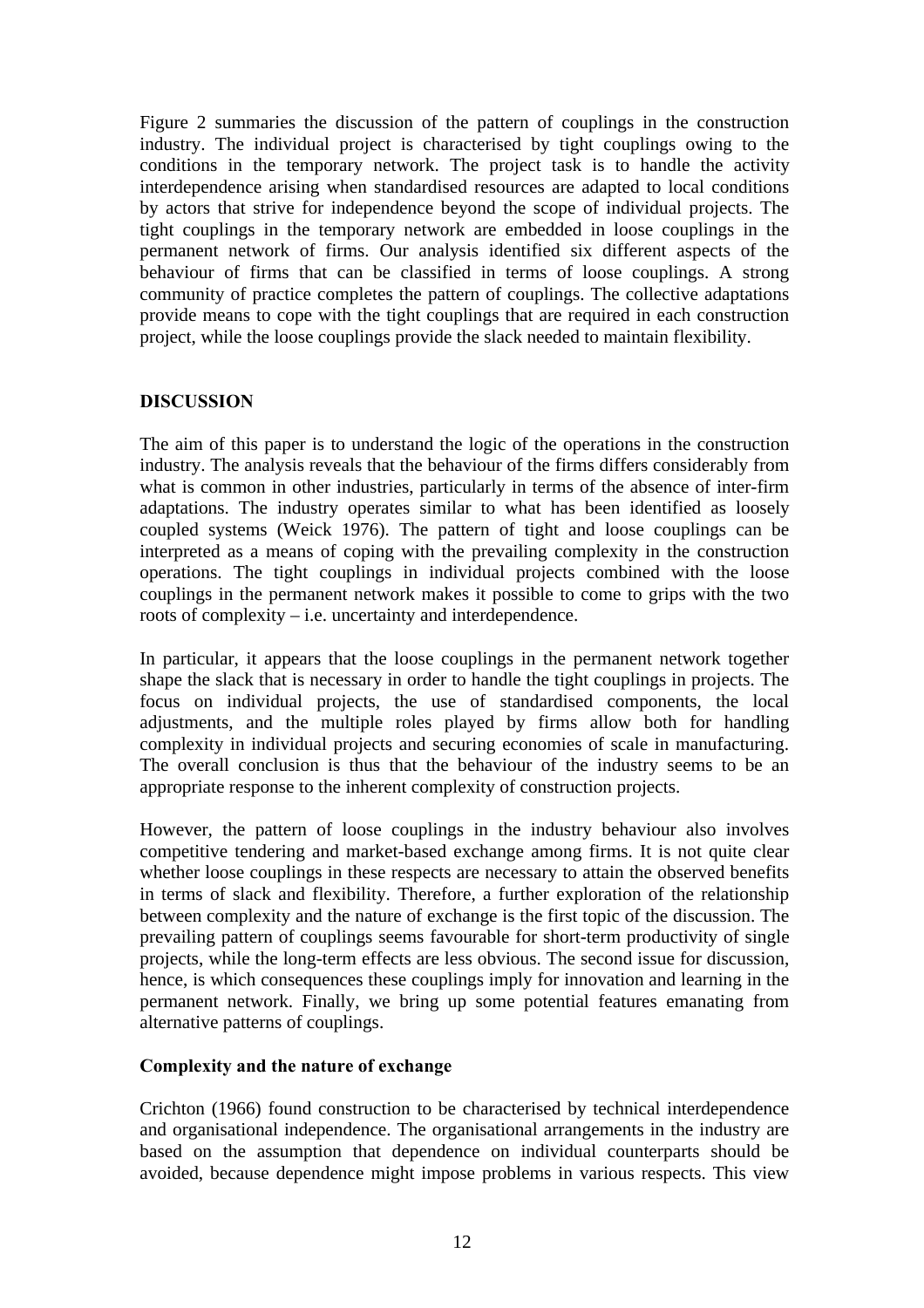used to be current in other industries as well, but it has gradually been abandoned through recognition of the advantages possible to gain from close relationships. Obtaining these benefits entail counterpart specific adjustments that, in turn, necessitates dependence on specific partners (Gadde and Håkansson 2001). Therefore, it is most likely that development of close relationships in the permanent network would improve performance in construction as well. Shammas-Toma et al (1998) argue that the tendering system and the short-term perspective are to blame for many short-comings in construction, for example the problems of adopting concurrent engineering practices and the difficulties in integrating design and building activities. These problems mainly emanate from the sequence of operations in the open tender form of the building process. Owing to this procedure 'design affects construction planning while construction planning can not affect design'. Shammas-Toma et al (1998) illustrate the consequences for contractors which have 'to build according to specified dimensions, shapes, strength requirements etc., regardless of the problems that the design specification may pose during construction' (p. 183). Thus, in this respect relational exchange could contribute to improved co-ordination and reduce complexity stemming from interdependence. The other dimension of complexity is concerned with uncertainty. Competitive tendering and market-based exchange reduce the uncertainty associated with the evaluation of offerings and switching costs. On the other hand interaction in close relationships can be used as means for reducing other types of uncertainty, for example need uncertainty and transaction uncertainty (Ford et al. 1998).

The implication of this discussion is that changes in the pattern of couplings in figure 2 may affect both performance and complexity. It seems likely that other patterns could improve the performance in construction without increasing the complexity. Four of the characteristics of the industry behaviour seem to be relevant means for managing complexity. However, when it comes to competitive tendering and marketbased exchange we are faced with another situation. The analysis leads us to question whether these conditions are necessary for gaining the benefits from local adjustment, standardised components, focus on single projects, and the multiple roles of the firms. Tighter couplings among firms might be beneficial to the overall performance in construction. It seems also to be an increasing interest among firms in developing closer relationships. For example, Cox and Thompson (1997) state that 'the search for more collaborative contractual relations has become a contemporary theme in the construction industry' (p. 129). However, the authors (as well as others) found that these efforts have not been very successful so far. Our conclusion is that a change in this direction must be difficult to undertake because it is not in accordance with the cultural norms of the community of practice. We agree with Kornelis and Warmelink (1998) who argue that co-ordination through bilateral relationships is problematic in construction. Therefore, (successful) collaborative relationships may not be possible to develop unless the community of practice is changed.

The organisational independence identified by Crichton (1966) is a characteristic not only of inter-firm relationships. The decentralisation of authority to the single project leads to loose couplings also between different entities within firms. We have argued that these conditions provide opportunities for localised adaptations and supports selfdetermination. On the other hand, large contractors have an obvious interest in taking advantage of potential economies of scale in purchasing. Decentralisation of authority might constrain these efforts, because in loosely coupled systems a centrally located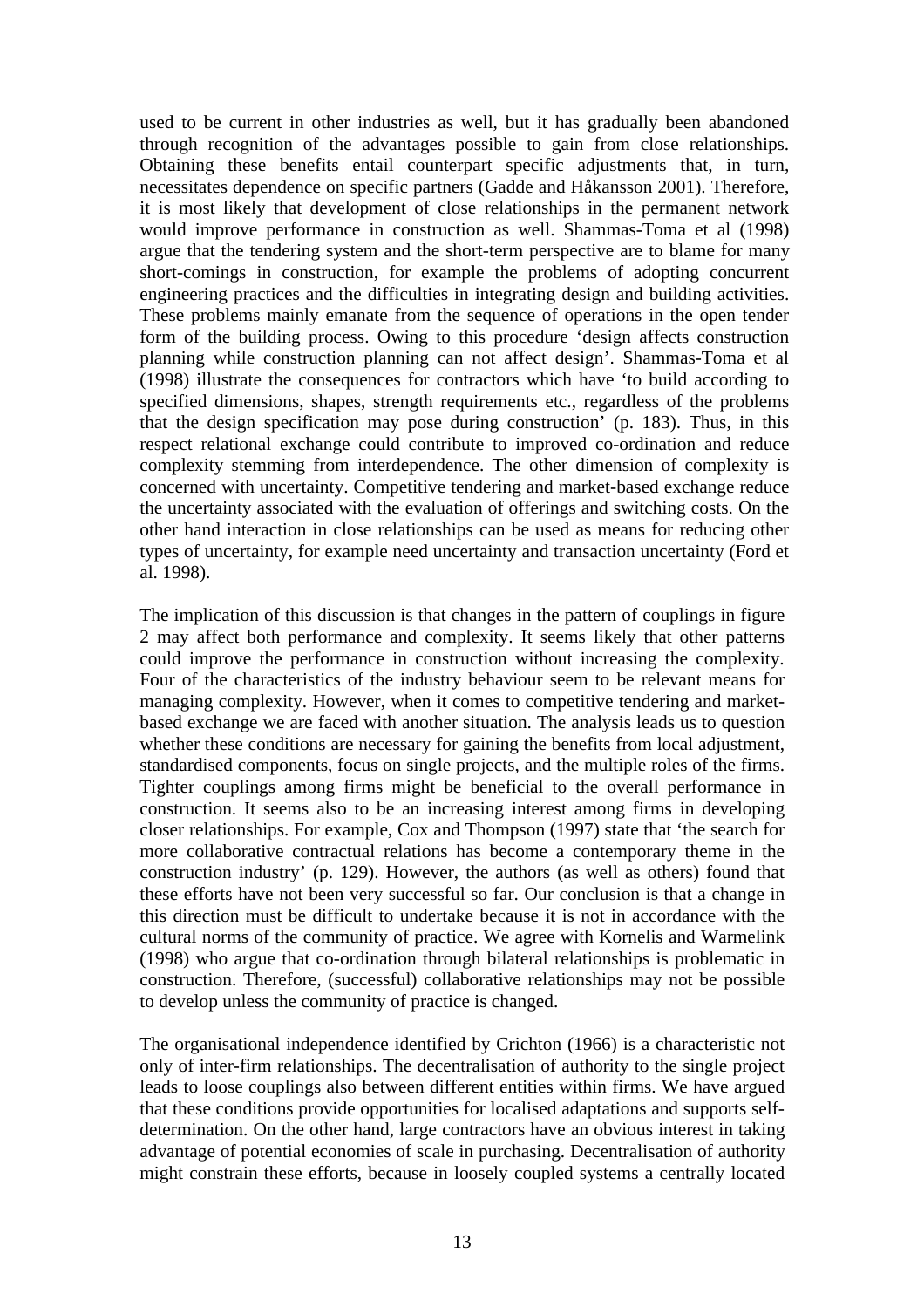authority has limited possibilities to intervene in local operations. According to Weick (1976) the same mechanisms that work as buffers by isolating 'trouble spots' and thus prevent the trouble from spreading, also make it difficult 'to repair the defective element'. These conditions may however be representative for other project based activities as well. One example is that von Krogh (1998) observed similar tendencies in R & D projects. O'Dell and Grayson (1998) argue that decentralised decisionmaking in temporary organisations makes project leaders focus on maximising their own accomplishments and rewards. Therefore, they might act in ways that contradict the goals of the organisation as a whole. The authors conclude that too much emphasis on the individual project's self determination leads to situations where 'the left hand doesn't know what the right hand does'.

#### **Loose couplings and innovation**

This far we have dealt with the effects of the pattern of couplings in terms of efficiency and productivity. Hereon we focus on some of the consequences for innovation and dynamics. According to Teece (1998) the opportunities for learning are closely related to previous activities and experiences. If many aspects of a firm's learning environment changes simultaneously the ability to form cognitive structures favouring learning become severely restricted. This is a problem because learning is 'a process of trial, feedback and evaluation'. Gann (1996) argues that this process is seldom accomplished in construction and concludes that 'each house is treated as a pilot model for a design that never had any runs'. It seems to be the case that the pattern of couplings do not foster economies of scale in design, planning, and construction while they are beneficial for economies in manufacturing of building materials.

On the other hand these industry conditions should be favourable for the development of new ideas. The pattern of couplings makes each construction site an experimental workshop. In complex networks experimentation is an important breeding ground for innovation (Gadde and Håkansson 2001). One typical outcome of loose couplings is the ability to generate variation (Weick 1976). Localised adaptations imply that any one element can adjust to local contingencies. This means that loosely coupled systems potentially can retain a greater number of mutations and novel solutions than would be the case with a tightly coupled system, because the actors deal with problems in a multitude of ways. However, Weick argues that while 'a local set of elements can adapt to local idiosyncrasies without involving the whole system, then this same loose coupling could also forestall the spread of advantageous mutations that exist somewhere in the system'. Hence, while the loosely coupled system may contain novel solutions for new problems, the very structure that allows these mutations to flourish may prevent their diffusion. These conditions prevail in construction and can be explained by the pattern of couplings. Below we discuss explanations related to the project, the individual firm, the relationships among the actors and the community of practice.

First, the project organisation is not promoting learning. One reason is the temporary nature of the project offering no guarantee of further contacts among team-members. The consequences are discussed by Crichton (1966:22):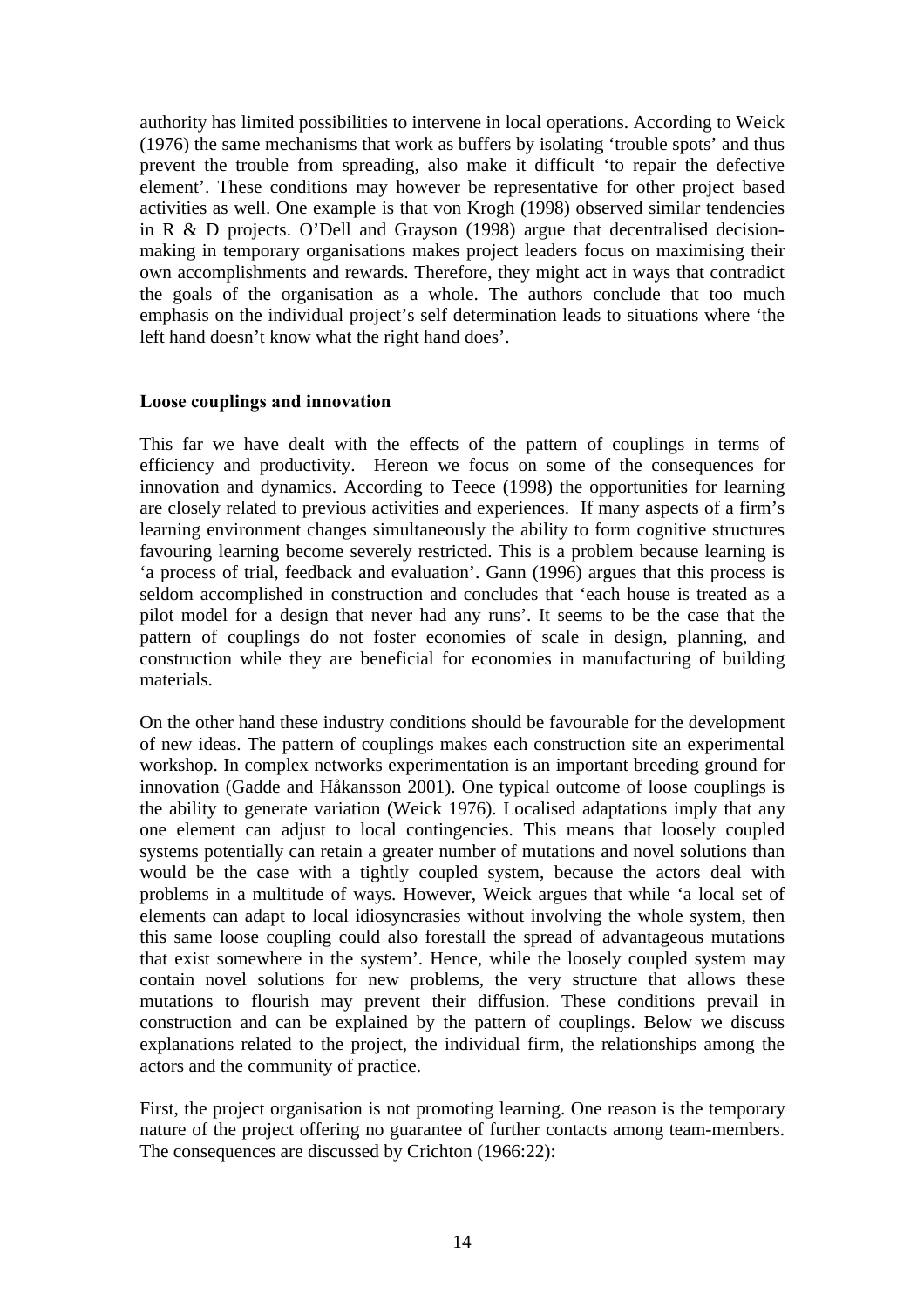… there is no input of commonly shared experience of other building processes: each member of the building team brings little more than his own accumulated experiences – and prejudices – to bear on current problems. Learning – in the sense of adaptations brought about by experience – is therefore a slow and uncertain process, which takes place at an individual level rather than at industry level.

However, time limitations also make individual learning problematic. For example, von Krogh (1998) observed that time constraints made it difficult for individuals to get the most learning benefit out of R&D projects. He also argues that too little effort is devoted to transmitting knowledge and experience from one project to another. Projects are problematic in this respect because they 'do not have an organisational memory' (Björkegren 1998:110). They lack the natural transfer mechanisms of permanent organisations where structures and routines can contribute to knowledge absorption. Therefore learning needs to be transferred via the level of the firm.

The second explanation for the problems with innovation in construction relates to the organisational arrangements within the firm. In this respect loose couplings not only make it difficult to intervene in localised decision-making. They also prohibit learning and innovation because in strongly decentralised structures 'the left hand not only does not know what the right hand is doing, but it also may not even know that there is a right hand' (O'Dell and Grayson, 1998:157). Therefore, in organisations mainly based on decentralisation and project activities 'lies unknown a vast treasure house of knowledge, know-how and best practice' (ibid:154). These conditions are prevalent in construction as well. The activities at construction sites generate a lot of ideas from creative problem-solving tasks. However, the pattern of couplings in the industry is a hinder for their diffusion.

Thirdly, the loose couplings in the permanent network serve as a barrier to innovation. Long-term relationships and adaptations beyond individual construction projects are necessary requisites to foster learning and innovation. For example, Loasby (1976) argues that learning cannot take place through anonymous contracting but requires continuous interaction through which individuals and companies increasingly 'commits to the group and thus becomes one within the group'. The existing marketbased short-term exchange causes problems in this respect. The outcome of this procedure is that the constellation of firms involved in the temporary network does not have joint plans beyond the project (Thompson et al 1998). Therefore, neither the individual nor the company becomes 'one within the group'. They become 'one within **a** group' the constitution of which is completely changed from one project to another. The problems associated with these organisational arrangements are analysed by several authors. Kreiner (1995) points to the danger with the short-term based project focus arguing that 'the fact that projects occupy only a bracket in time and thus have neither history nor future, allows evolutionary processes little scope for improving performance' (p. 345). Cox and Thompson (1997) explicitly discuss the implications for learning owing to the fact that the constellation of actors all the time is changing. These conditions make it difficult to make use of experience gained in previous projects. The authors argue that this 'creates particular cost inefficiencies for the client as a new learning curve is climbed each time' (p. 128).

Tighter couplings among firms in the permanent network could thus improve the opportunities for innovation. We have argued above that such conditions might even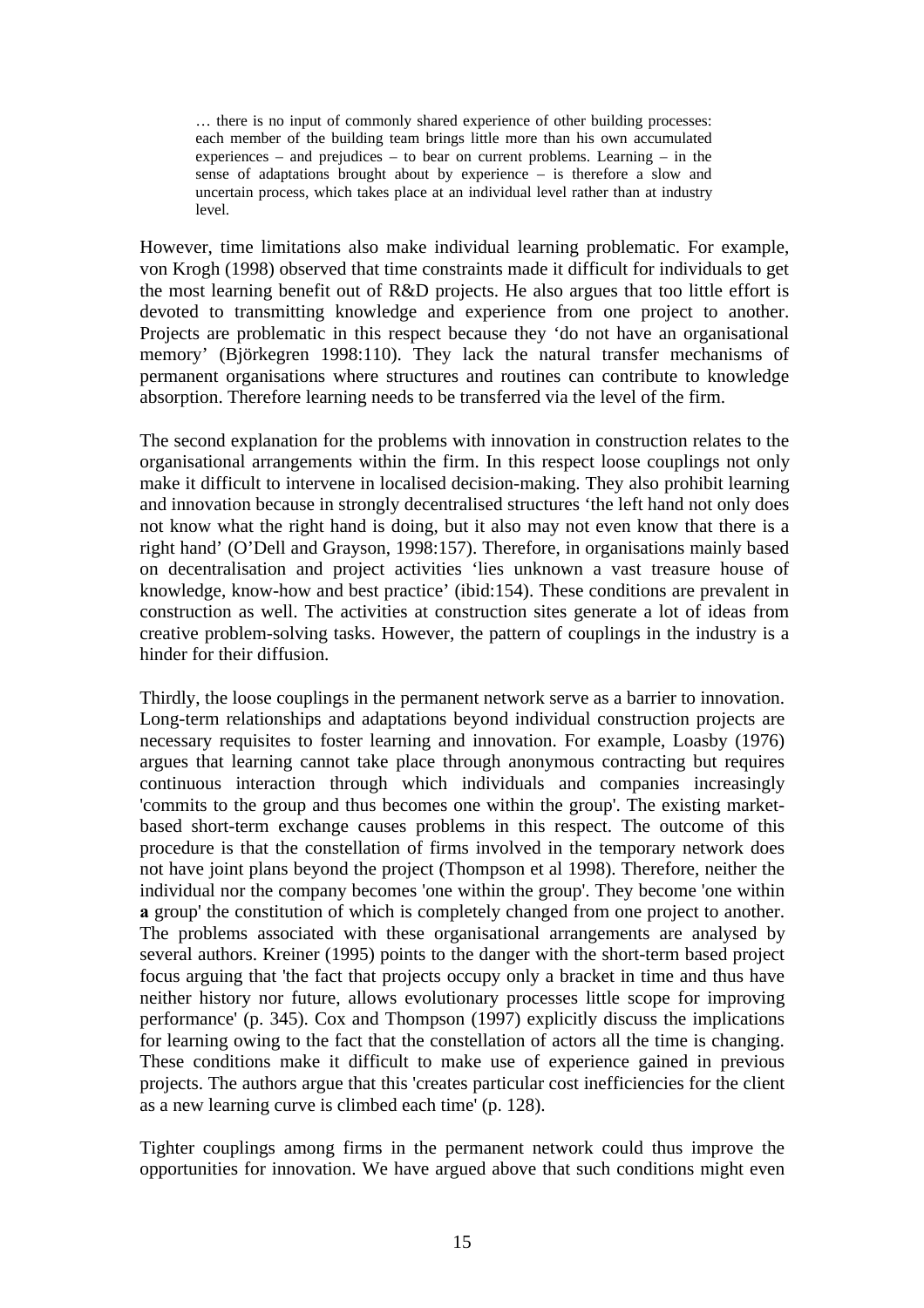improve the opportunities to reduce uncertainty, through the continuous interaction in close relationships. Furthermore, if couplings become tighter it is most likely that the parties will find new ways to adapt to each other which has been important for innovation in other industries. For example, some of the adjustments now undertaken at the construction site might be conducted more efficiently up-stream the supply chain through utilisation of more specialised resources in terms of machinery and manpower. In turn this might result in a change from the strong reliance on standardised input to more customised solutions tailor-made for specific buildings (Gadde et al 2000).

The fourth barrier to innovation is found in the strong community of practice. We identified the community of practice as a means of enhancing productivity and efficiency, because it allowed for tight project couplings in spite of the loose couplings in the permanent network. The community of practice stabilises conditions, which promote short-term productivity. However, the same conditions hamper innovation because they tend to make firms similar and independent. This is a problem when learning is concerned because 'heterogeneity and interdependence are greater spurs to collaborative action than homogeneity and discipline' (Powell 1998: 231). In construction the resources of different suppliers are quite homogeneous and a contractor could not expect to learn more from one of them than from another. These conditions also differ from the situation in many other industries. For instance, the textile industry is similar to construction in being a craft industry. However, Powell (1987) found the German textile industry to be characterised by a wide range of institutional arrangements linking small and medium-sized firms in ways that 'further the well-being of the industry as a whole'. In contrast to construction firms these companies are highly specialised and the more distinctive each firm is 'the more it depends on the success of other firms'. These conditions form – and are formed – by the community of practice. In the German textile industry the organisational arrangements are important means of assuring collaboration for innovation. These arrangements in turn 'strengthen the social structure in which textile firms are embedded and encourage co-operative relations that attenuate the destructive competition' (Powell 1987:70).

Furthermore, government regulations and industry standards make the system difficult to change which in turn hampers innovation. According to Kadefors (1995) the existence of joint industry standards simplifies work considerably. However, these standards also imply that only certain well-tested constructions are included and therefore 'the technical solutions and work procedures actually are reduced' (p. 402). The tendering system favouring standard offerings thus functions as a fence against innovation and creation of new solutions.

#### **Alternative patterns of couplings**

We argue in this paper that the construction industry has the features of a loosely coupled system. The particular pattern of couplings favours productivity in projects while overall innovativity suffers. These characteristics have made the industry as a whole lag behind other industries in terms of traditional performance measures. Depending on what theoretical foundations have been applied this observation has led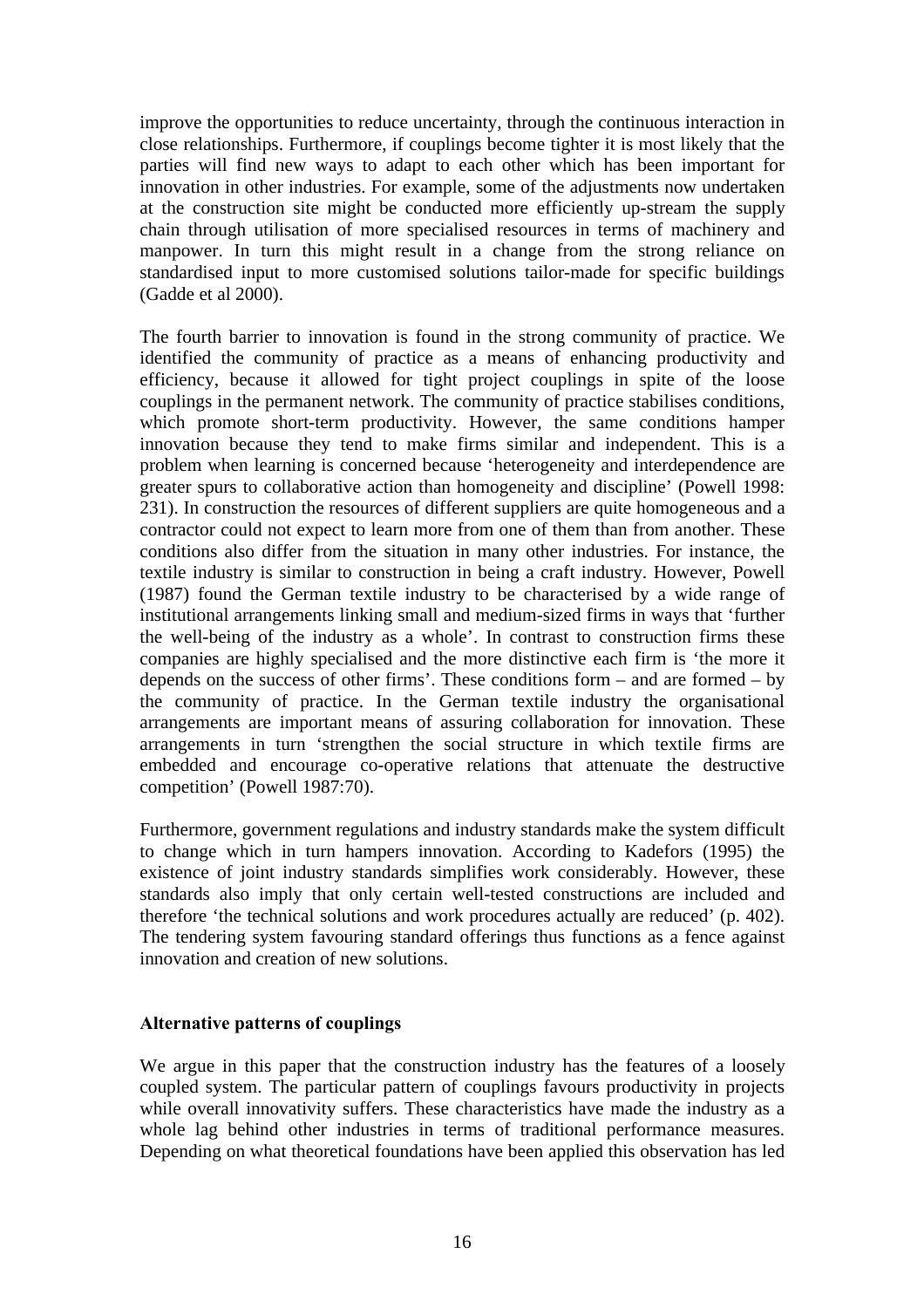researchers and consultants to prescribe either 'more competition' or 'more cooperation' to increase performance of the industry as a whole.

The strong project focus makes co-ordination in other dimensions difficult, or even pointless. Each project is supposed to have its own life – without either history or future. Furthermore it is only loosely coupled to the overall network structure, thus having few connections to other projects. Therefore, performance criteria relate to what takes place within the boundary of the single project. This focus makes it problematic for a contractor to co-ordinate its efforts in different projects. Furthermore it complicates inter-firm co-operation. The boundary around individual projects call for standardised interfaces among firms favouring short-term productivity and hindering learning. Focusing one single dimension of performance means that others are neglected. Torvatn (1996) discusses potential disadvantages following from emphasising one particular system boundary while others are not considered. As a solution to this problem experimentation with different performance boundaries is recommended.

In construction the most obvious experiment would be to put less emphasis on the project boundary. Such a change would allow for increasing co-ordination in other dimensions, where successful experiments can be observed in other industries. For example, 'just-in-time delivery' is the outcome of close co-ordination of supply chains and 'customisation' is the outcome of close collaboration in inter-firm development teams. Such network structures emphasise other performance criteria and are based on other combinations of tight and loose couplings.

What these alternative efforts have in common are firstly that they are based on interfirm co-operation and counterpart-specific adjustments leading to interactive effects. Secondly, connections between relationships make it possible to build on previous interactive effects, which, in turn, foster learning in the structure as a whole. The main characteristic of these successful attempts is the interdependence among organisations and projects contrasting the independence typical for projects and firms in construction.

However, when suggesting more attention to inter-firm co-operation, the dialectic nature of couplings stressed by Weick (1976) should not be forgotten. Couplings are interrelated and thus any change of a coupling impacts on the others. The pattern of couplings in the construction industry favouring project efficiency is clearly an obstacle for innovation and learning. We have pointed to some possible modifications of the present pattern of couplings. However, following Weick (1976), changing some of the couplings necessarily means that other couplings are changed as well. It is the pattern of couplings that shape (and is affected by) the behaviour of the actors. Different patterns have different consequences for complexity. Each pattern reduces some uncertainties and increases others in the same way as it solves some interdependencies and creates new ones.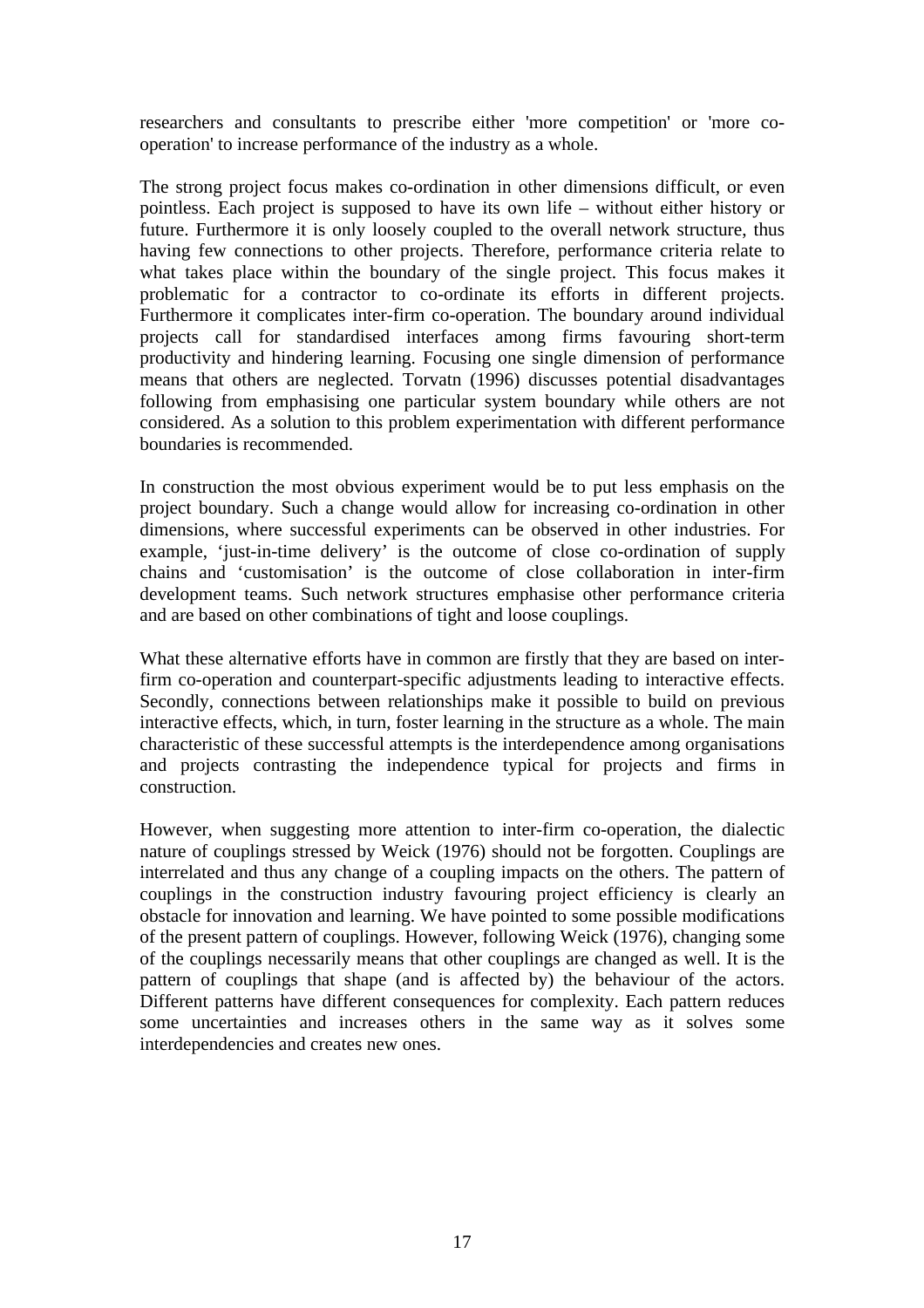### **REFERENCES**

Aldrich (1980) Organizations and Environments. Prentice Hall, Englewood Cliffs.

Björkegren, C. (1998) Learning for the next project. Proceedings of the  $3<sup>rd</sup>$ Conference on Organizational Learning (eds. Easterby-Smith, M., Araujo, L. and Burgoyne, J.), Lancaster University, 6-8 June 1998.

Brown, J. and Duguid, P. (1998) Organizational Knowledge. California Management Review, Vol. 40, No.3, pp. 90-111.

Cox, A. (1996) Relational Competence and Strategic Procurement Management. European Journal of Purchasing and Supply Management, 2, (1), pp. 57-70.

Cox, A. and Thompson, I. (1997) 'Fit for purpose' contractual relations: determining a theoretical framework for construction projects. European Journal of Purchasing and Supply Management, 3, pp. 127-135.

Cox, R. and Goodman, C. (1956) Marketing of House-Building Materials. Journal of Marketing, Vol. XXI, No. 1, pp. 36-61.

Crichton, C. (1966) Interdependence and Uncertainty; A Study of the Building Industry. Tavistock, London.

Dubois, A. and Gadde, L.-E. (2000) Supply Strategy and Network Effects - Purchasing behaviour in the construction industry: European Journal of Purchasing and Supply Management, 3, August, pp. 207-215.

Eccles, R. (1981) Bureaucratic versus Craft Administration: The Relationship of Market Structure to the Construction Firm. Administrative Science Quarterly, Vol. 26, pp. 449-469.

Ford, D., Gadde, L.E., Håkansson, H., Lundgren, A., Snehota, I. Wilson, D. and Turnbull, P. (1998) Managing Business Relationships. Wiley, Chichester.

Gadde, L-E, Hulthén, K. and Laage-Hellman, J. (2000) Standardization and Customization in Construction - alternative activity structures in production and distribution. Proceedings of the  $11<sup>th</sup>$  Nordic Workshop on Interorganizational Research, Trondheim, August 18-20.

Gadde, L.E. and Håkansson, H. (2001) Supply Network Strategies. Wiley, Chichester.

Gann, D. (1996) Construction as a manufacturing process? Similarities and differences between industrialized housing and car production in Japan. Construction Management and Economics, 14, 437-450.

Gidado, K.I. (1996) Project complexity: The focal point of construction production planning. Construction Management and Economics 14, 213-225.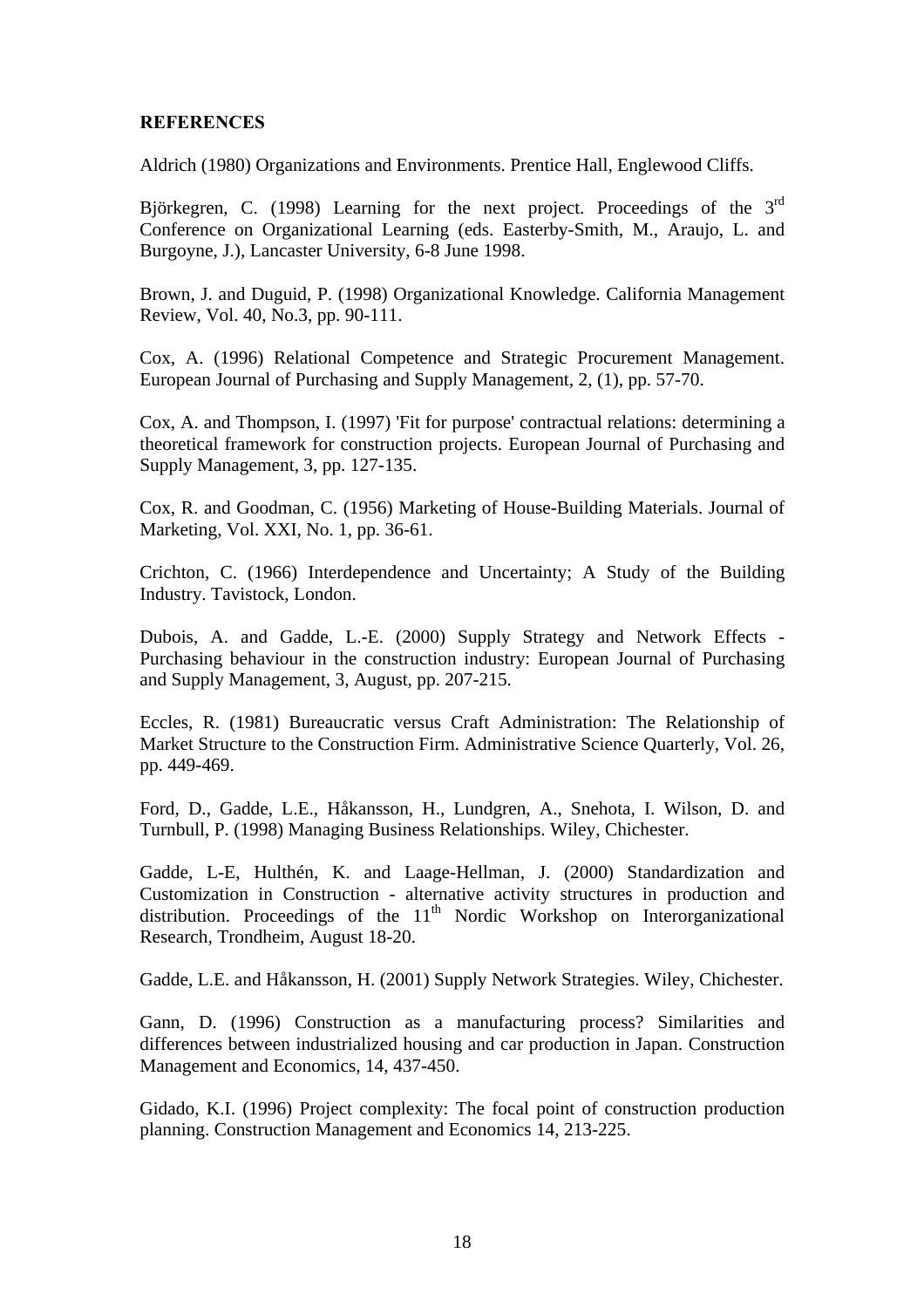Glassman, R. (1973) Persistence and Loose Coupling in Living Systems. Behavioural Science, 18:83-98.

Kadefors, A. (1995) Institutions in Building Projects: Implications for Flexibility and Change. Scandinavian Journal of Management, Vol. 11, No. 4, pp. 395-408.

Kornelius, L. and Warmelink, J.W.F. (1998) The Virtual Corporation: Learning from Construction. Supply Chain Management, Vol. 3, No. 4, pp. 193-202.

Kreiner, K. (1995) In search of relevance: project management in drifting environments. Scandinavian Journal of Management, 11(4), 335-346.

Krogh von, G. (1998) Care in Knowledge Creation. California Management Review, California Management Review, Vol. 40, No. 3, pp. 133-153.

Loasby, B.J. (1976) Choice, Complexity and Ignorance. Cambridge University Press, Cambridge.

Low, S.P. and Mok, S.H. (1999) The application of JIT philosophy to construction: A case study in site layout. Construction Management and Economics, 17, 657-668.

Meyer, J. (1975) Notes on a Structure of Educational Organisations. Unpublished manuscript. (quoted in Weick 1976)

O'Dell, C. and Grayson, J. (1998) If Only We Knew What We Know: Identification and Transfer of International Best Practices. California Management Review, Vol. 40, No. 3. pp. 154-174

Orton, J.D. and Weick, K.E. (1990) Loosely Coupled Systems: A Reconceptualization. Academy of Management Review, 15, 2, 203-223.

Powell, W. (1987) Hybrid Organizational Arrangements: New Form of Transitional Development? California Management Review, Vol. 30, No. 1, pp. 67-87.

Powell, W. (1991) Neither market nor hierarchy: Network forms of organization. In Thompson et al, Markets Hierarchies & Networks - The coordination of social life. London: SAGE, pp. 265-276.

Powell, W. (1998) Learning from Collaboration: Knowledge and Networks in the Biotechnology and Pharmaceutical Industries. California Management Review, Vol. 40, No. 3, pp. 228.

Shammas-Toma, M., Seymour, D. and Clark, L. (1998) Obstacles to Implementing Total Quality Management in the UK Construction Industry. Construction Management and Economics, 16, 177-192.

Shirazi, B., Langford, D. and Rowlinson, S. (1996) Organizational Structures in the Construction Industry. Construction Management and Economics, 14, (3), 199-212.